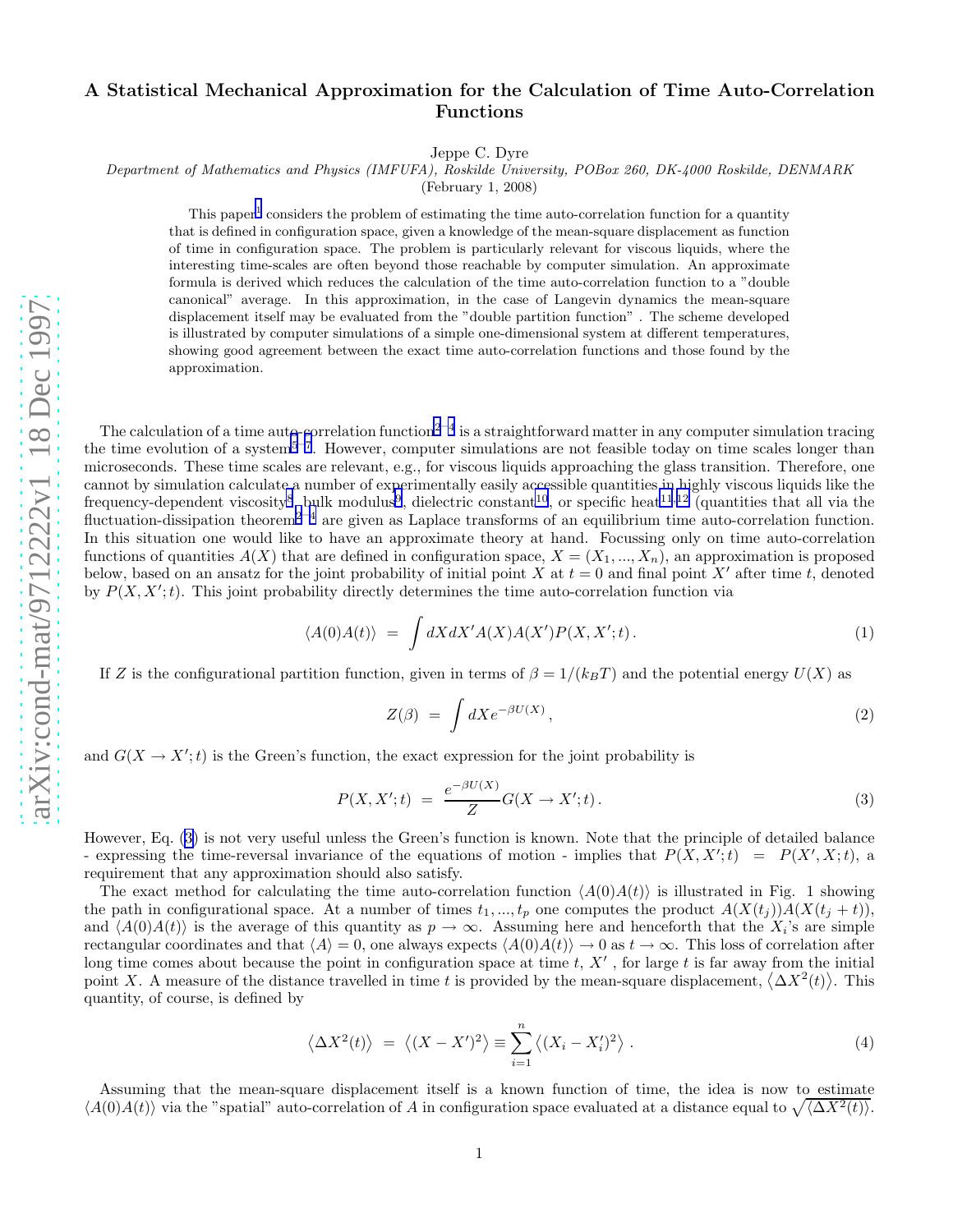<span id="page-1-0"></span>Before proceeding, we briefly discuss the physics of this way of thinking about the time auto-correlation function. A simple case is when the mean-square displacement is proportional to time (for large times this is, of course, always the case). In this case, if the "spatial" correlation of A has a Gaussian distance decay, the time auto-correlation function is a simple exponential, corresponding to Debye relaxation. If, however, the spatial correlation of A has an exponential decay, the time auto-correlation function is a stretched exponential with exponent  $1/2$ . The latter case gives a reasonable fit to many experiments on viscous liquids<sup>[13](#page-4-0)</sup>. The above picture of decomposing the timeautocorrelation function into A) a "geometric" correlation and B) the distance travelled in a given time, is in harmony with another well-known property of viscous liquids. In these systems all linear relaxation functions determine roughly the same average relaxation time, a time which increases dramatically upon cooling. In the above "geometric" picture this is simply a consequence of the motion slowing down in configuration space, whereas "spatial" correlations in many cases probably only change little upon cooling.

We now turn to the problem of estimating the joint probability  $P(X, X';t)$ . In the thermodynamic limit  $(n \to \infty)$ the relative fluctuations in the mean-square displacement go to zero, and therefore the distance between  $X = X(t_i)$ and  $X' = X(t_j + t)$  is "precisely" equal to  $\sqrt{\langle \Delta X^2(t) \rangle}$ . Similarly, the relative fluctuations in potential energy go to zero, so the potential energy of both points X and X' is "equal to"  $\langle U \rangle = -\frac{\partial \ln Z}{\partial \beta}$ . Now, the basic idea is an ansatz for  $P(X, X';t)$  that assumes equal probability for all pairs of points with correct distance and correct potential energy. Thus,

$$
P(X, X';t) \propto \delta[(X - X')^2 - \langle \Delta X^2(t) \rangle] \delta[U(X) - \langle U \rangle] \delta[U(X') - \langle U \rangle]. \tag{5}
$$

In the thermodynamic limit there is "equipartition" between  $U(X)$  and  $U(X')$ , and the last two delta functions may be replaced by a single delta function, leading to

$$
P(X, X';t) \propto \delta[(X - X')^2 - \langle \Delta X^2(t) \rangle] \delta[U(X) + U(X') - 2\langle U \rangle]. \tag{6}
$$

The next step is to convert Eq. (6) to a "canonical" form, which is computationally much more convenient than the present "microcanonical" form. This is done by replacing the first delta function by  $\exp[-a(X - X')^2]$  where a is a Lagrangian multiplier adjusted to give the correct mean-square displacement. Similarly, the second delta function is replaced by  $\exp[-b[U(X) + U(X')]$  where b is adjusted to ensure that the average of  $U(X) + U(X')$  is  $2\langle U \rangle$ . If the following "double partition function"

$$
D(a,b) = \int dX dX' e^{-a(X-X')^2 - b[U(X) + U(X')]}\tag{7}
$$

is introduced, the final expression for approximately calculating the time auto-correlation function is

$$
\langle A(0)A(t) \rangle = \int \frac{dX dX'}{D(a,b)} A(X) A(X') e^{-a(X-X')^2 - b[U(X) + U(X')]}. \tag{8}
$$

In the thermodynamic limit Eq. (8) is equivalent to calculating the average of Eq. [\(1](#page-0-0)) by using Eq. (5).

The two parameters a and b are determined in the following way. First,  $b = b(a)$  is found from the condition that the average joint potential energy of initial and final point is  $2 \langle U \rangle$ . Thus,  $b = b(a)$  is determined from the condition that this average is independent of a:

$$
\frac{d}{da}\frac{\partial \ln D}{\partial b} = 0.
$$
\n(9)

Since  $\frac{d}{da} = \partial_a + \frac{db}{da} \partial_b$  [with standard abbreviation for partial derivatives], the expansion of Eq. (9) leads to the following first order differential equation for  $b = b(a)$ :

$$
\frac{db}{da} = \frac{\partial_a D \partial_b D - D \partial_{ab} D}{D \partial_b^2 D - (\partial_b D)^2}.
$$
\n(10)

Once the function  $b(a)$  has been determined,  $a = a(t)$  is found from requiring that the mean-square displacement calculated from  $D(a, b(a))$  is correct:

$$
-\frac{\partial \ln D}{\partial a} = \langle \Delta X^2(t) \rangle . \tag{11}
$$

The short and long time limits are determined as follows. For  $a(t)$  one clearly has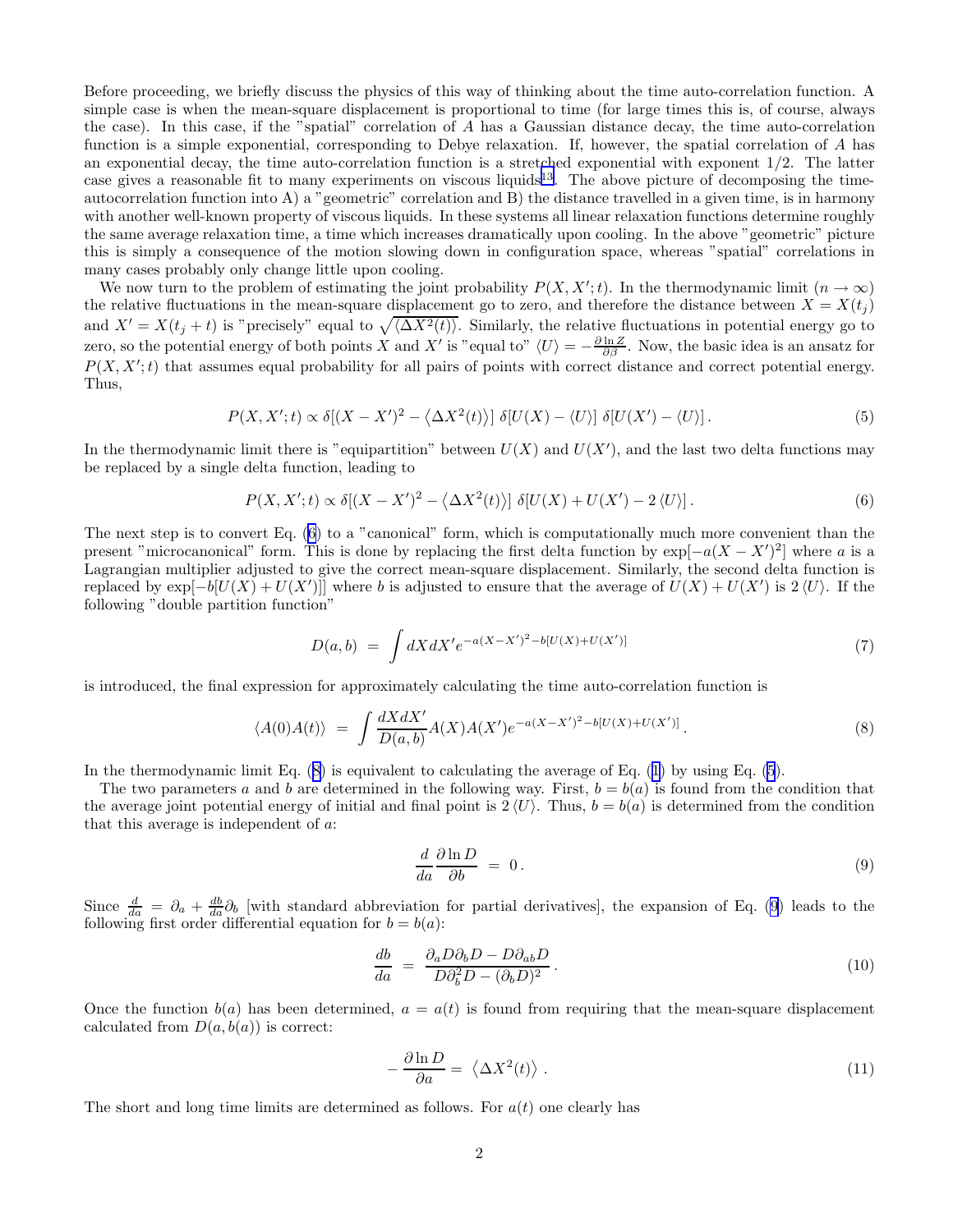$$
a(t=0) = \infty \text{ and } a(\infty) = 0. \tag{12}
$$

In the limit of large times X and X' are far apart and  $U(X)$  is uncorrelated with  $U(X')$ . In this limit  $b = \beta$ :

$$
b(a=0) = \beta. \tag{13}
$$

In the short time limit the points X and X' are close. Thus,  $P(X, X'; t) \propto \delta[X - X'] \exp[-2bU(X)]$  for  $t \to 0$  and Eq.  $(1)$  $(1)$  yields

$$
\lim_{t \to 0} \langle A(0)A(t) \rangle = \frac{\int dX A^2(X) e^{-2bU(X)}}{\int dX e^{-2bU(X)}}.
$$
\n(14)

For this to give the correct canonical average one must have  $b = \beta/2$ , i.e.,

$$
b(a=\infty) = \frac{\beta}{2}.
$$
\n(15)

As we will show now, the short time behavior of  $a(t)$  may be derived directly from the equations of motion. In the case of Newtonian dynamics, the Green's function at short times is easily found from the integrated equations of motion, where the momentum is distributed according to a Gaussian (for simplicity all particles are assumed to have equal mass,  $m$ )

$$
G(X \to X';t) \propto \exp\left[-\frac{\beta}{2m} \sum_{i=1}^{n} \left(\frac{m}{t}(X'_i - X_i) + \frac{1}{2}\partial_i U \ t\right)^2\right].
$$
 (16)

To first order in  $t$  this becomes

$$
G(X \to X';t) \propto \exp\left[-a(t)(X - X')^2 - \frac{\beta}{2}[U(X') - U(X)]\right],
$$
\n(17)

where

$$
a(t) = \frac{\beta m}{2t^2} \text{ [Newtonian dynamics, } t \to 0]. \tag{18}
$$

Note that via Eq. ([3\)](#page-0-0) this Green's function confirms the form of Eq. ([8\)](#page-1-0) for  $t \to 0$ , as well as the boundary condition Eq. (15). Next, we consider the case of Langevin dynamics,

$$
\dot{X}_i = -\mu \frac{\partial U}{\partial X_i} + \xi_i(t),\tag{19}
$$

with the standard Gaussian white noise term<sup>[15](#page-4-0)</sup>  $\langle \xi_i(t)\xi_j(t')\rangle = 2\mu k_BT \delta_{i,j}\delta(t-t')$ . From the equations of motion one finds that, because the integrated noise term is Gaussianly distributed,

$$
G(X \to X';t) \propto \exp\left[-\frac{\beta}{4\mu t} \sum_{i=1}^{n} \left(X'_i - X_i + \mu \partial_i U \ t\right)^2\right].
$$
 (20)

At short times this again leads to Eq. (17), where however now

$$
a(t) = \frac{\beta}{4\mu t}, \text{ [Langevin dynamics, } t \to 0]. \tag{21}
$$

In the case of Langevin dynamics Eq. ([8\)](#page-1-0) may be applied to the calculation of the force-force time auto-correlation function. This leads to an equation that in principle allows a calculation of  $\langle \Delta X^2(t) \rangle$  directly form the double partition function: The mean-square displacement in time  $t$  is given by (sum over repeated indices)

$$
\langle \Delta X^2(t) \rangle = \int_0^t dt' \int_0^t dt'' \langle \dot{X}_i(t') \dot{X}_i(t'') \rangle . \tag{22}
$$

Since the noise terms are uncorrelated at different times, Eqs. (19) and (22) imply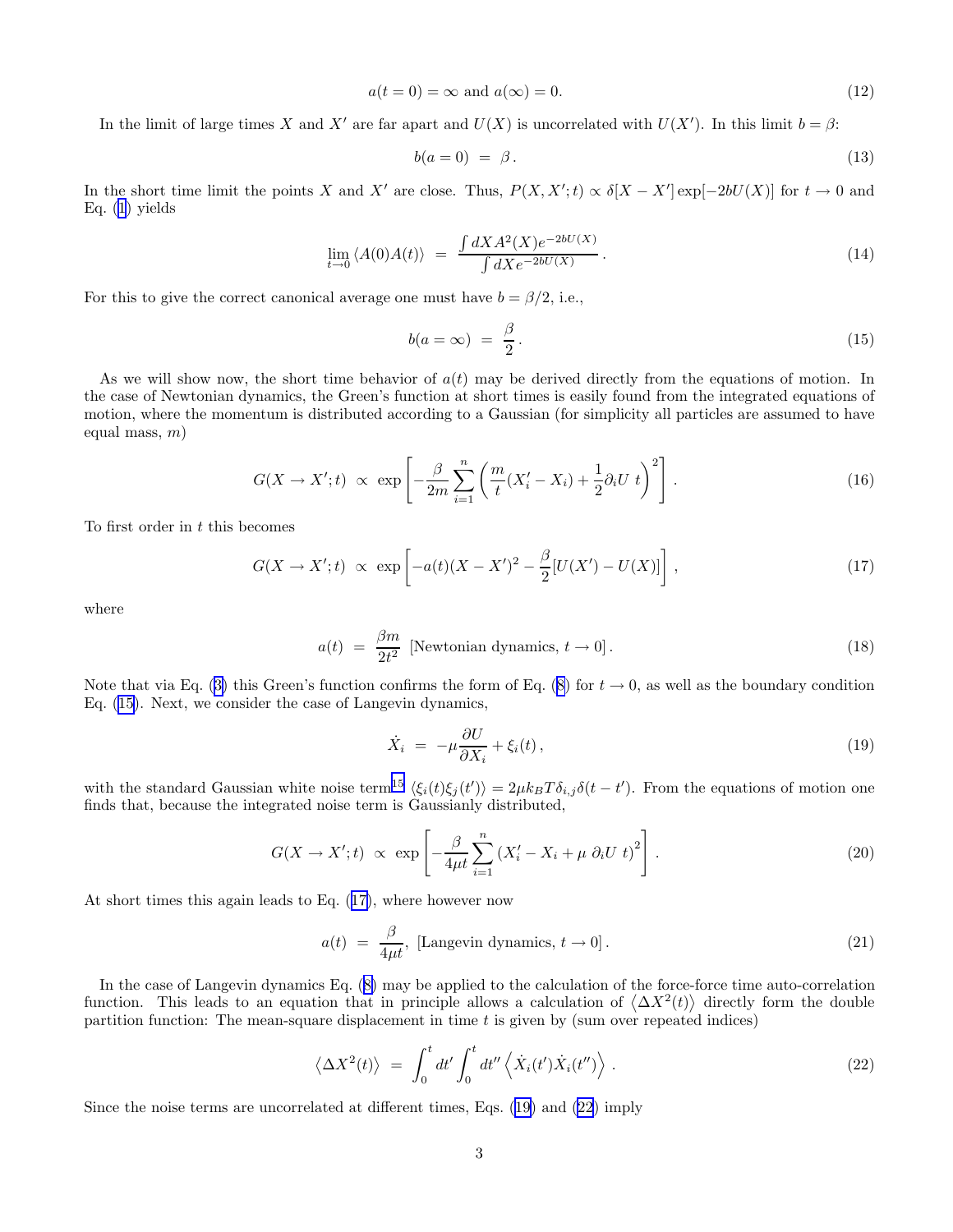$$
\frac{d^2}{dt^2} \langle \Delta X^2(t) \rangle = 2 \left\langle \dot{X}_i(0) \dot{X}_i(t) \right\rangle = 2\mu^2 \left\langle \partial_i U(0) \partial_i U(t) \right\rangle. \tag{23}
$$

From Eq. [\(8](#page-1-0)) the force-force time auto-correlation function is rewritten as

$$
\langle \partial_i U(0) \partial_i U(t) \rangle = \frac{1}{b^2} \int \frac{dX dX'}{D(a, b)} \left[ \partial_i e^{-bU(X)} \right] \left[ \partial'_i e^{-bU(X')} \right] e^{-a(X - X')^2} . \tag{24}
$$

By partial integrations one finds

$$
\langle \partial_i U(0) \partial_i U(t) \rangle = -4 \frac{a^2}{b^2} \int \frac{dX dX'}{D(a, b)} (X - X')^2 e^{-a(X - X')^2 - b[U(X) + U(X')] } = 4 \frac{a^2}{b^2} \frac{\partial \ln D}{\partial a}.
$$
 (25)

Thus, the equation for  $a(t)$  is from Eqs. [\(11\)](#page-1-0), (23) and (25)

$$
\left(\frac{d^2}{dt^2} + 8\mu^2 \frac{a^2}{b^2}\right) \frac{\partial \ln D}{\partial a} = 0.
$$
\n(26)

The expansion of Eq. (26) is straightforward, though tedious.

In order to check the validity of Eq. ([8\)](#page-1-0) a simple system obeying Langevin dynamics was studied numerically. The system was chosen to be so simple that the integral of Eq. ([8\)](#page-1-0) may be evaluated "exactly", thus avoiding the noise of Monte Carlo simulations. No attempts were made to verify that Eq. (26) gives the correct  $a(t)$ . Instead, the following procedure was followed. At a number of fixed a-values  $b(a)$  was found from the requirement that the average joint potential energy is  $2 \langle U \rangle$ . Then the mean-square displacement was evaluated for each a from Eq. [\(11](#page-1-0)) and also as function of time from the dynamical simulations, allowing an identification of the times corresponding to the fixed a-values. Finally, the time auto-correlation function was calculated from Eq.  $(8)$  $(8)$  at the fixed a-values. Figure 2 shows the results for the following time auto-correlation function  $\langle X^3(0)X^3(t)\rangle$  for a particle in a double well potential obeying Langevin dynamics<sup>[14](#page-4-0)</sup>. The full curve is the exact time auto-correlation function found by solving the Smoluchowski equation<sup>[15](#page-4-0)</sup> and the dots give the prediction of Eq. ([8\)](#page-1-0). Results are shown for the cases  $\beta = 2$  and  $\beta = 8$  in dimensionless units. There is good agreement between prediction and simulation.

To conclude, in this paper a statistical mechanical approximation for the calculation of time auto-correlation functions has been proposed. The formalism assumes a knowledge of the mean-square displacement in configuration space as a function of time, the mean-square displacement acting as a "molecular clock". The remaining "spatial" auto-correlation is a "double" canonical average  $(E_q. (8))$  $(E_q. (8))$  $(E_q. (8))$ . Note that the "double partition function",  $D(a, b)$ , contains the ordinary partition function (of configuration space) as a special case:  $Z^2(\beta) = D(0, \beta)$ .

The approximation proposed is only useful if  $\langle \Delta X^2(t) \rangle$  is known. Experimentally, this quantity is accessible via the intermediate incoherent scattering function. In some cases phenomenological estimates of the mean-square displacement as function of time may be given. Thus, for hopping in a rugged energy landscape where all minima are equal, the mean-square displacement is **universal** at low temperatures (except for trivial scalings), i.e., indepen-dent of the barrier height probability distribution. This has been shown<sup>[16](#page-4-0)</sup> by the effective medium approximation and by computer simulations of the frequency-dependent conductivity (which is simply related to the mean-square displacement<sup>[17](#page-4-0)</sup>). Finally, there is the possibility that the mean-square displacement may be found approximately from Eq.  $(26)$  if Langevin dynamics is assumed, as is common, e.g., in polymer dynamics<sup>[18](#page-4-0)</sup>.

Equation (26) signals that Langevin dynamics plays a special role in the proposed scheme for calculation of time auto-correlation functions. A question of considerably interest is if an when Langevin dynamics can be expected to give the same time auto-correlation functions as Newtonian dynamics<sup>[19](#page-4-0)</sup>. If the ansatz proposed above is correct, two different dynamics give the same time auto-correlation functions for any quantity defined in configuration space, if the two dynamics just give the same mean-square displacement as function of time. In this way the ansatz provides a mechanism for the consistency of any two types of dynamics.

## ACKNOWLEDGMENTS

This work was supported by the Danish Natural Science Research Council.